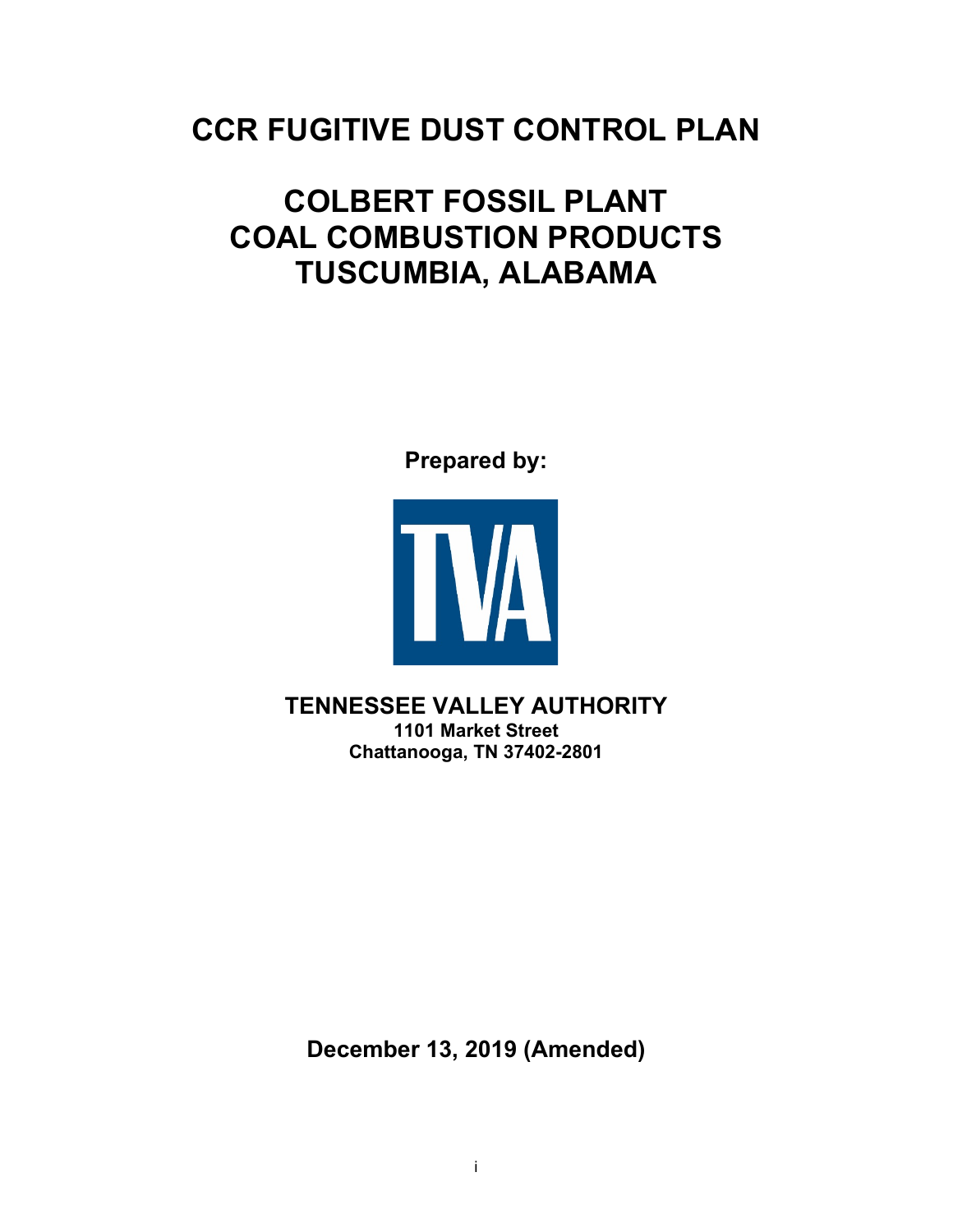| Revision<br>or<br>Change<br>Number | Date<br>Placed in<br>Operating<br>Record | Affected<br>Page<br><b>Numbers</b> | Description of Revision/Change                                                                                                                      |
|------------------------------------|------------------------------------------|------------------------------------|-----------------------------------------------------------------------------------------------------------------------------------------------------|
| $\boldsymbol{0}$                   | 10/19/15                                 | All                                | <b>Initial Plan</b>                                                                                                                                 |
| $\mathbf{1}$                       | 12/15/17                                 | $\mathbf{1}$                       | Facility updates in Section 1.1, Updated Dust Control<br>Measures in Section 2.0.                                                                   |
| $\overline{2}$                     | 12/13/19                                 | 1, 2                               | Facility updates in Section 1.1, Updated Dust Control<br>Measures in Section 2.0, Updated Section 3.2 with<br>maintenance activities documentation. |
|                                    |                                          |                                    |                                                                                                                                                     |
|                                    |                                          |                                    |                                                                                                                                                     |
|                                    |                                          |                                    |                                                                                                                                                     |
|                                    |                                          |                                    |                                                                                                                                                     |
|                                    |                                          |                                    |                                                                                                                                                     |
|                                    |                                          |                                    |                                                                                                                                                     |
|                                    |                                          |                                    |                                                                                                                                                     |
|                                    |                                          |                                    |                                                                                                                                                     |
|                                    |                                          |                                    |                                                                                                                                                     |
|                                    |                                          |                                    |                                                                                                                                                     |
|                                    |                                          |                                    |                                                                                                                                                     |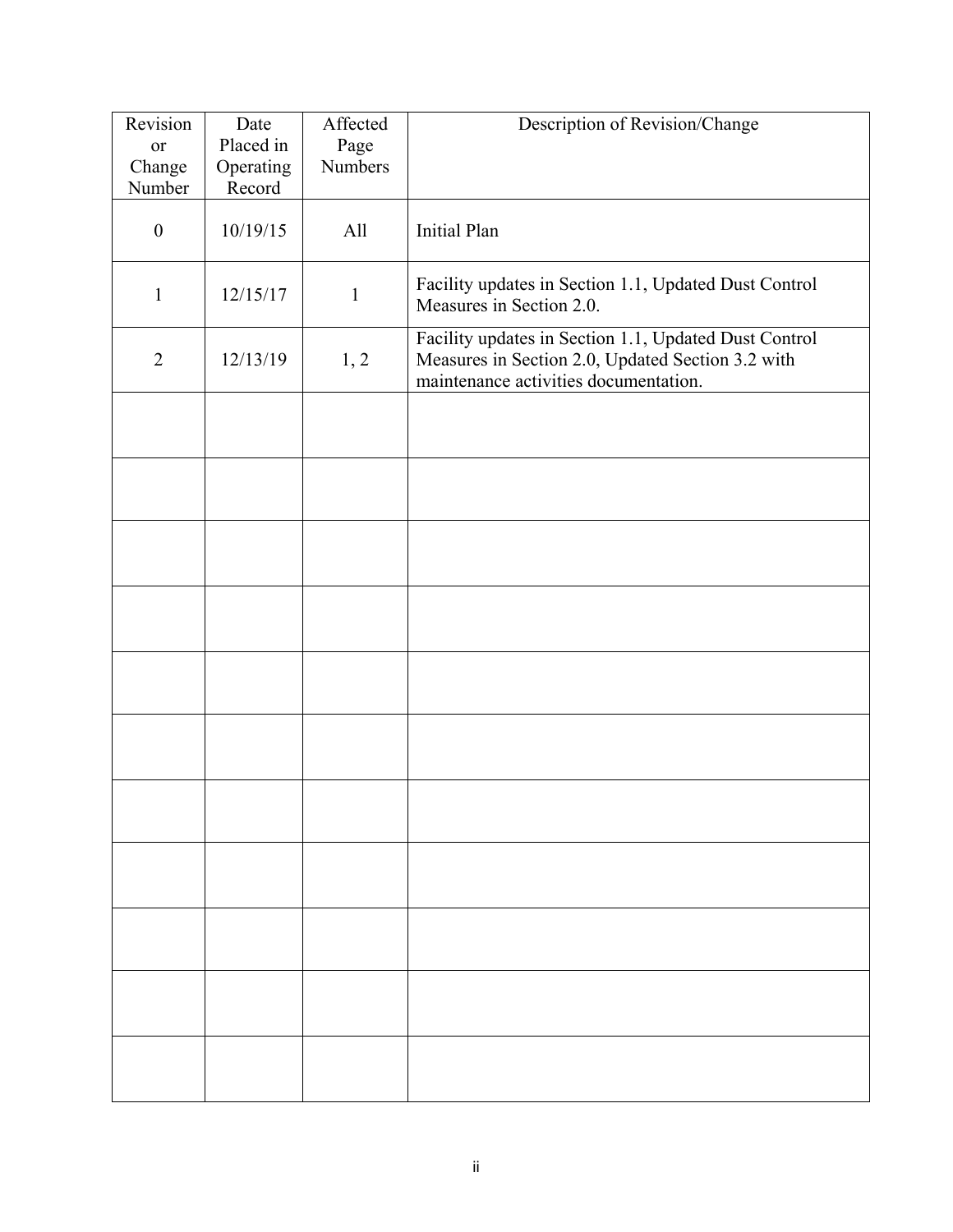# **Table of Contents**

# Page

| 2.0 |  |
|-----|--|
| 3.0 |  |
| 4.0 |  |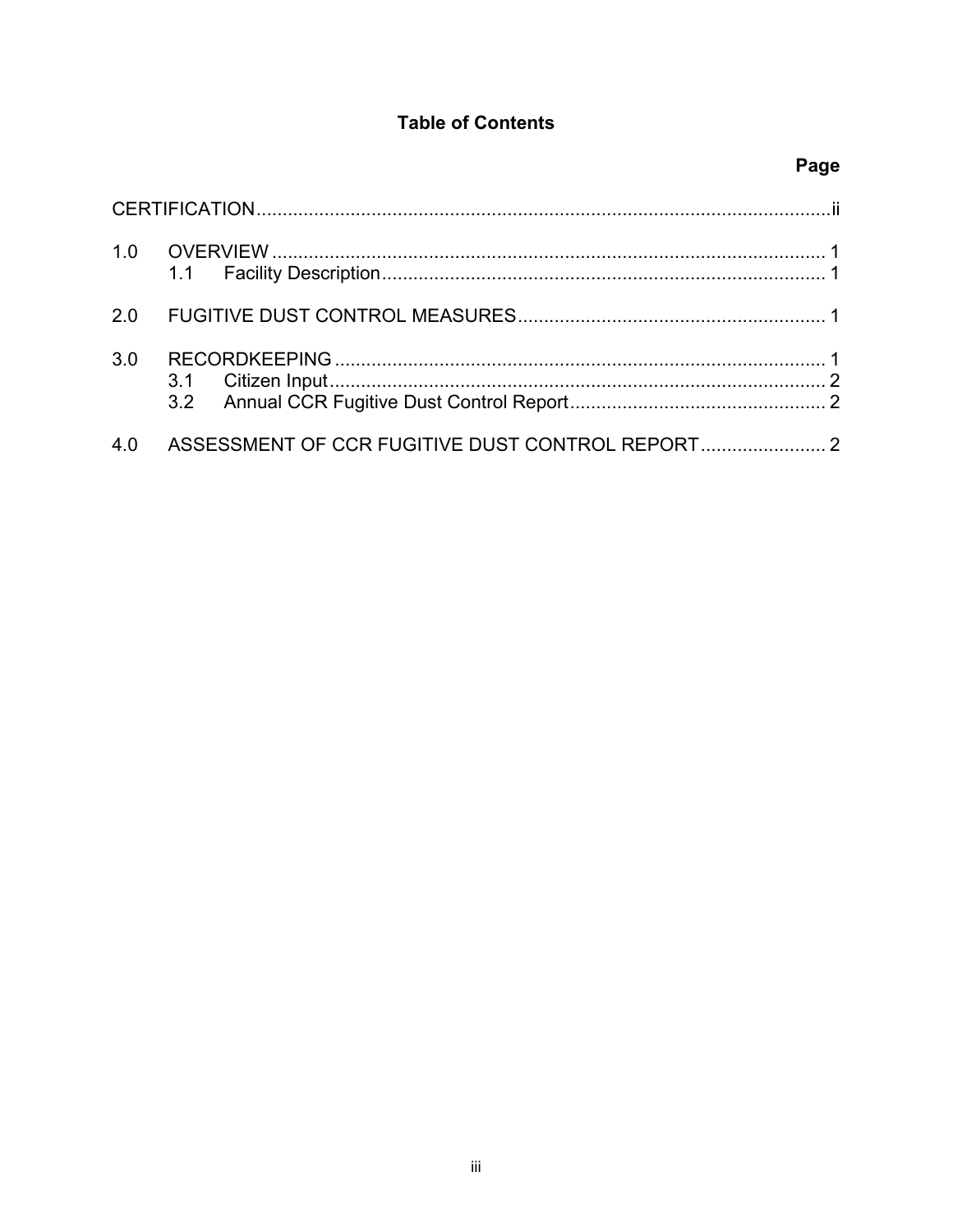#### **CERTIFICATION**

I certify that this plan meets the requirements of 40 CFR 257.80, Final Rule: Disposal of Coal Combustion Residuals from Electric Utilities.

Signature

December 13, 2019 Date

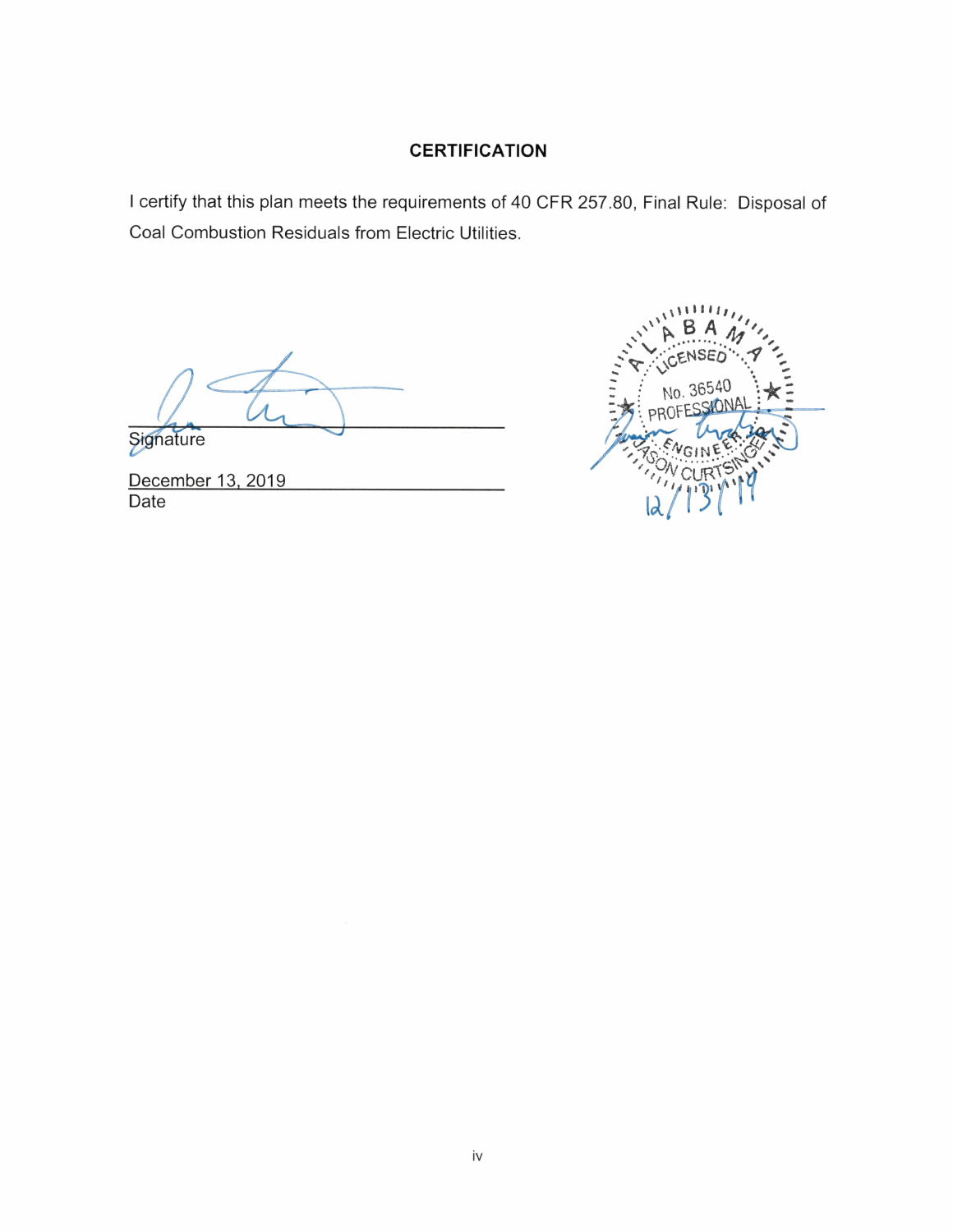#### <span id="page-4-0"></span>**1.0 OVERVIEW**

This CCR Fugitive Dust Control Plan (Plan) provides a program for minimizing fugitive dust events originating from day-to-day operations for Coal Combustion Residuals (CCR) management at the Colbert Fossil Plant (COF or Site) of the Tennessee Valley Authority (TVA), located in Tuscumbia, Alabama. This document provides measures to effectively minimize CCR from becoming airborne from CCR units, CCR piles, roads, and other CCR management activities. This plan has been developed in accordance with 40 CFR 257.80, Final Rule: Disposal of Coal Combustion Residuals from Electric Utilities.

#### <span id="page-4-1"></span>**1.1 Facility Description**

COF was a fossil-fueled, steam-electric generating plant operated by TVA that had five coal-fired generating units. Power production ceased at the facility on March 24, 2016. Closure construction of Ash Disposal Area 4, consisting of installation of a geomembrane cap system with soil cover, is complete. The facility is covered with vegetation.

## **2.0 FUGITIVE DUST CONTROL MEASURES**

All of the CCR material at the unit is capped, therefore, CCR dust cannot originate from the facility. Construction activities have ceased and vegetation has been established on the facility. If needed, dust control measures that may be utilitized include:

- Berms constructed as wind breaks
- Interim soil cover
- Chemical dust suppressants
- Mobilization and use of water trucks

## **3.0 RECORD KEEPING**

This Plan and the following associated documents will be placed in the Site's operating record once completed, and proper notification will be provided to the State Director. The following documents will also be made publically available on the Site's "CCR Rule Compliance Data and Information" website.